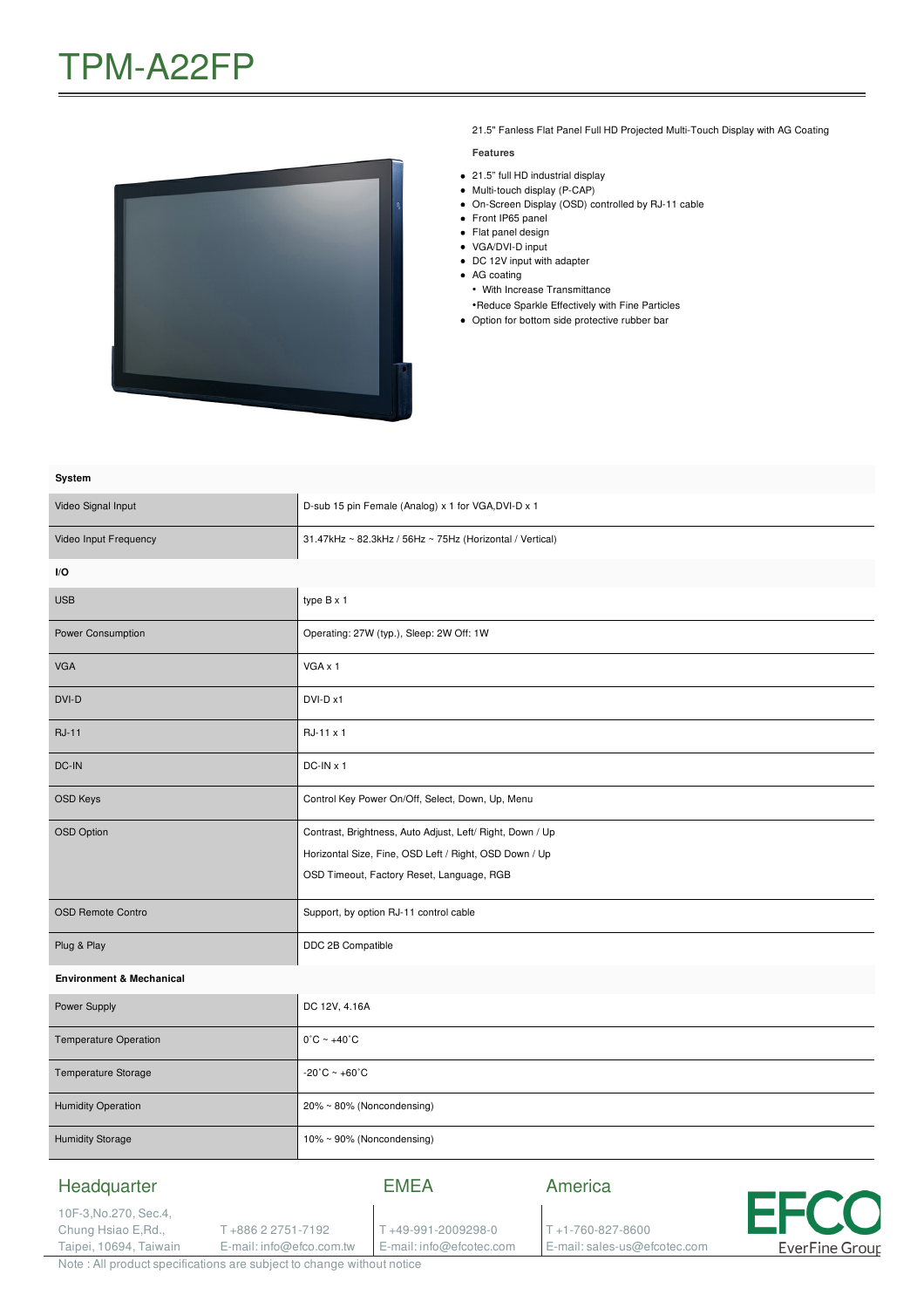# TPM-A22FP

| Dimension(W x D x H)                                | 517.4 (W) X 313.3 (H) X 46.0 (D) mm                                                                                                                                                                                                  |  |
|-----------------------------------------------------|--------------------------------------------------------------------------------------------------------------------------------------------------------------------------------------------------------------------------------------|--|
| Mounting                                            | 100 X 100 mm VESA Mount                                                                                                                                                                                                              |  |
| Anti-Vibration                                      | 1 g rms/ 5~ 500Hz/ operation                                                                                                                                                                                                         |  |
| Anti-Shock                                          | 30G-peak acceleration for 2 milliseconds duration in each of the three axes                                                                                                                                                          |  |
| <b>Cabinet Color</b>                                | Black                                                                                                                                                                                                                                |  |
| Net Weight (Approx.)                                | 4.4 Kg (w/o stand)                                                                                                                                                                                                                   |  |
| Shipping Weight (Approx.)                           | 6.8 Kg (w/o stand)                                                                                                                                                                                                                   |  |
| <b>Certification &amp; Optional OS Installation</b> |                                                                                                                                                                                                                                      |  |
| <b>OS</b>                                           | Windows® 7, Windows® 8.1, window 10 WES7, WES8, window 10 IOT, Linux                                                                                                                                                                 |  |
| <b>MTBF</b>                                         | 50,000 HRs (Primary test/preset mode under ambient temperature of 25 °C)                                                                                                                                                             |  |
| Safety                                              | USA UL/cUL, Germany TUV (Bauart Mark), Europe CE Mark, Low-Voltage Directive (2014/35/EU)                                                                                                                                            |  |
| <b>EMC</b>                                          | <b>USA FCC Class B</b>                                                                                                                                                                                                               |  |
|                                                     | Europe CE Mark                                                                                                                                                                                                                       |  |
|                                                     | Electromagnetic Compatibility (2014/30/EU)                                                                                                                                                                                           |  |
|                                                     | EMC Emission EN 55032 Class B                                                                                                                                                                                                        |  |
|                                                     | Harmonics EN 61000-3-2                                                                                                                                                                                                               |  |
|                                                     | Fluctuation/Flicks EN 61000-3-3                                                                                                                                                                                                      |  |
|                                                     | EMC Immunity EN 55024 / EN 61000-6-1                                                                                                                                                                                                 |  |
|                                                     | including as below: EN 61000-4-2 ESD, EN 61000-4-3 RS, EN 61000-4-4 EFT, EN 61000-4-5 Surge, EN 61000-4-6 CS, EN<br>61000-4-8 Power Frequency Magnetic Field, EN 61000-4-11 Voltage Dips / Voltage Interruptions                     |  |
| <b>LCD</b>                                          |                                                                                                                                                                                                                                      |  |
| <b>Display</b>                                      | 21.5" diagonal TFT Active Matrix Panel                                                                                                                                                                                               |  |
|                                                     | VGA 720 X 400 (70 Hz), VGA 640 X 480 (60/66/70/72/75 Hz), SVGA 800 X 600 (60/70/72/75 Hz), XGA 1024 X 768 (60/70/75<br>Hz), SXGA 1280 X 1024 (60/70/75 Hz), WXGA+ 1440 X 900 (60/75 Hz), WSXGA 1680 X 1050 (60Hz) 1920 X 1080 (60Hz) |  |
| Contrast                                            | 1000:1                                                                                                                                                                                                                               |  |
| Pixel Pitch                                         | 0.24795 (H) X 0.24795 (V) mm                                                                                                                                                                                                         |  |
| Viewing Angle (H/V)                                 | Horizontal 178° (typical), Vertical 178° (typical)                                                                                                                                                                                   |  |
| Response Time                                       | 14ms (typical)                                                                                                                                                                                                                       |  |
| <b>Brightness</b>                                   | (Without Touch) 250 nits (typical) (Projected Capacitive) 225 nits (typical)                                                                                                                                                         |  |
| Max. Resolution                                     | 1920x1080                                                                                                                                                                                                                            |  |
| Max. Color                                          | 16.7M (6bits + A-FRC)                                                                                                                                                                                                                |  |
| <b>Touch Screen</b>                                 |                                                                                                                                                                                                                                      |  |
| <b>Active Area</b>                                  | 476.064 (H) X 267.786 (V) mm                                                                                                                                                                                                         |  |
| <b>Touch Technology</b>                             | 10 Points Projected Capacitive                                                                                                                                                                                                       |  |
| Touch Interface                                     | USB (Type-B)                                                                                                                                                                                                                         |  |
|                                                     |                                                                                                                                                                                                                                      |  |

| Headquarter                                    |                                                                                                                                                                                                                                | FMFA                     | America                      |                |
|------------------------------------------------|--------------------------------------------------------------------------------------------------------------------------------------------------------------------------------------------------------------------------------|--------------------------|------------------------------|----------------|
| 10F-3, No. 270, Sec. 4,<br>Chung Hsiao E, Rd., | - +886 2 2751-7192                                                                                                                                                                                                             | T+49-991-2009298-0       | $T + 1 - 760 - 827 - 8600$   | <b>EFCO</b>    |
| Taipei, 10694, Taiwain                         | E-mail: info@efco.com.tw                                                                                                                                                                                                       | E-mail: info@efcotec.com | E-mail: sales-us@efcotec.com | EverFine Group |
|                                                | The second contract of the contract of the contract of the contract of the contract of the contract of the contract of the contract of the contract of the contract of the contract of the contract of the contract of the con |                          |                              |                |

Note : All product specifications are subject to change without notice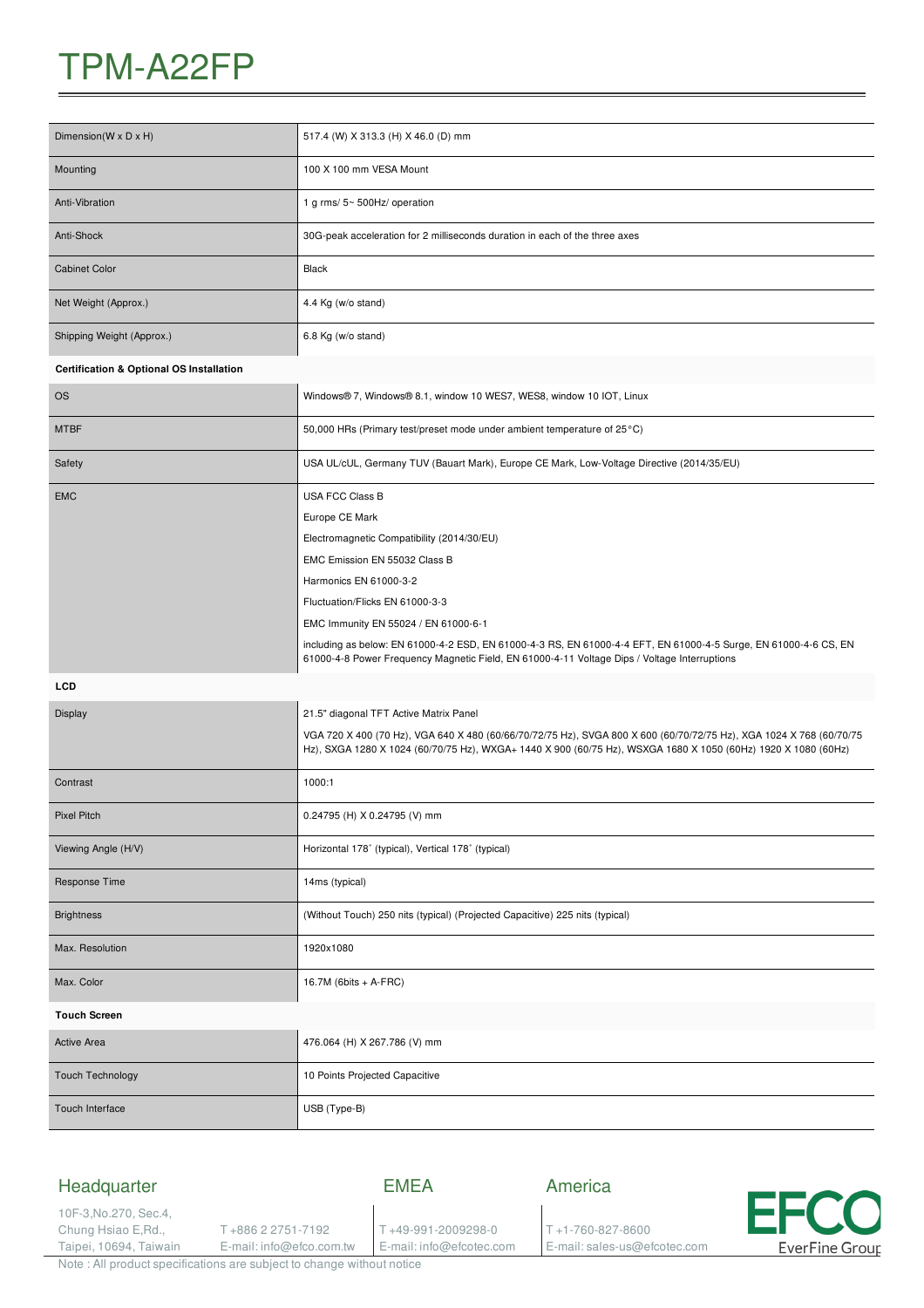# TPM-A22FP

### **EMEA**

| Italy                                                                             |
|-----------------------------------------------------------------------------------|
| CJB Computer Job s.r.l.                                                           |
| R<br>Email: info@cjb.it                                                           |
| <b>Netherlands</b>                                                                |
| <b>Batenburg Adelco Electronics</b>                                               |
| <b>batenburg</b> Email: info.adelco@batenburg.nl                                  |
| Poland                                                                            |
| ElectronicsMASTERS Sp. z o.o.                                                     |
| masters.com.pl<br>masters<br>creative technology<br>Email: masters@masters.com.pl |
| <b>APAC</b>                                                                       |
| Japan                                                                             |

PALTEK

**PAL SOLUTION SUPPLIER** Email: [info\\_pal@paltek.co.jp](mailto:info_pal@paltek.co.jp)

### Headquarter

EMEA

10F-3,No.270, Sec.4, Chung Hsiao E,Rd., Taipei, 10694, Taiwain

T +886 2 2751-7192 E-mail: info@efco.com.tw

T +49-991-2009298-0 E-mail: info@efcotec.com America

T +1-760-827-8600 E-mail: sales-us@efcotec.com



Note : All product specifications are subject to change without notice